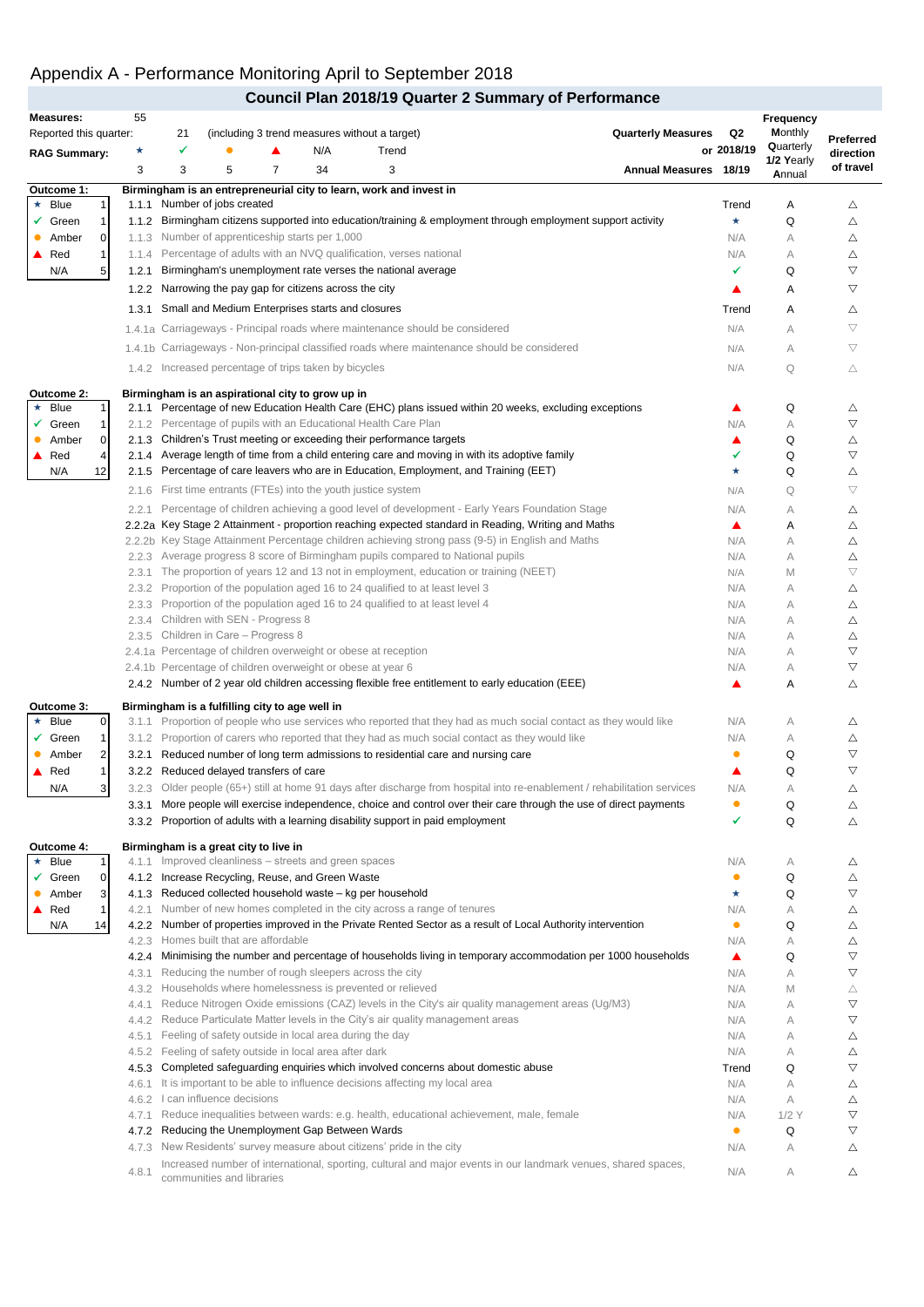

#### **1.1.2 Birmingham citizens supported into education/training & employment through employment support activity**



Unable to benchmark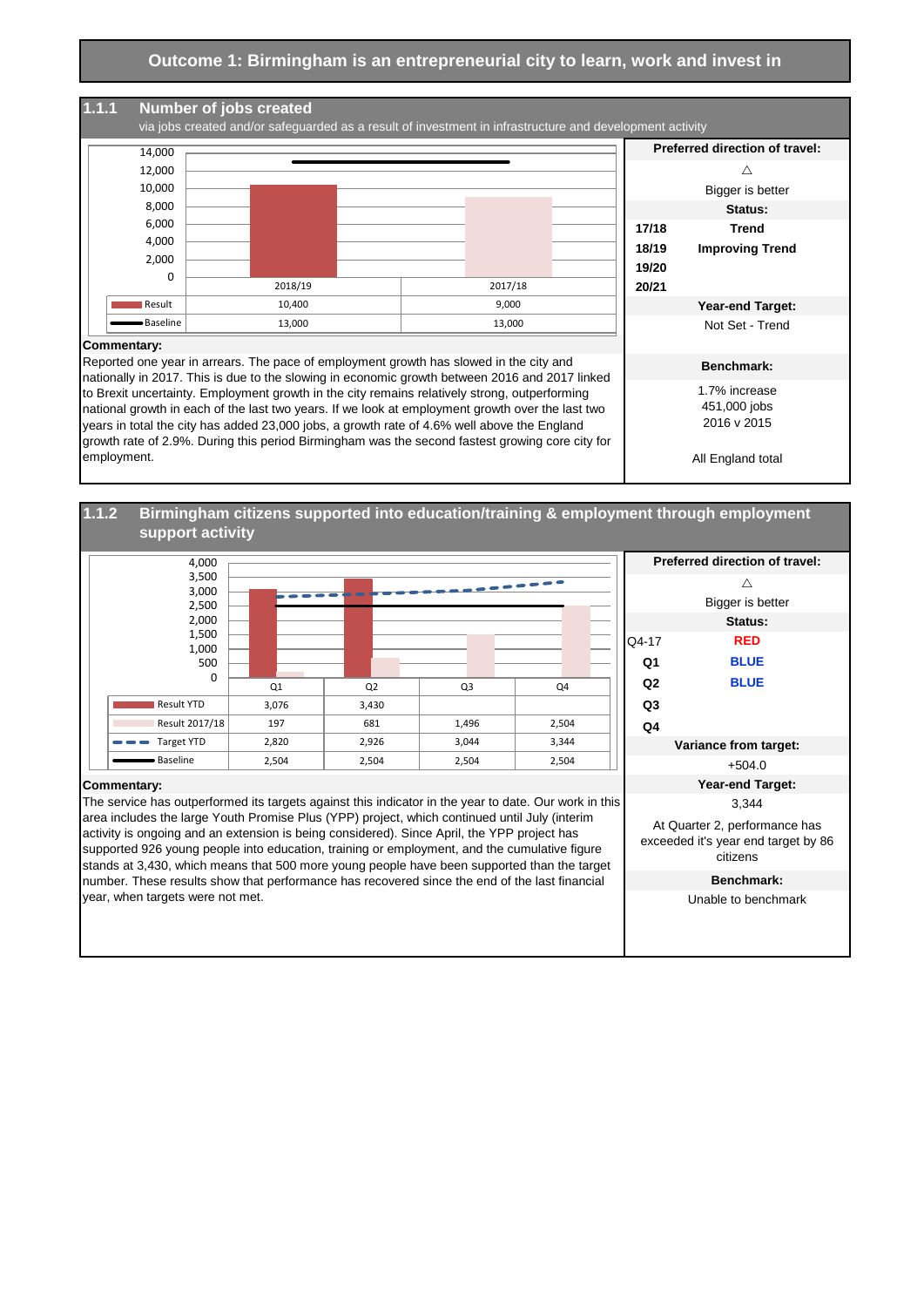

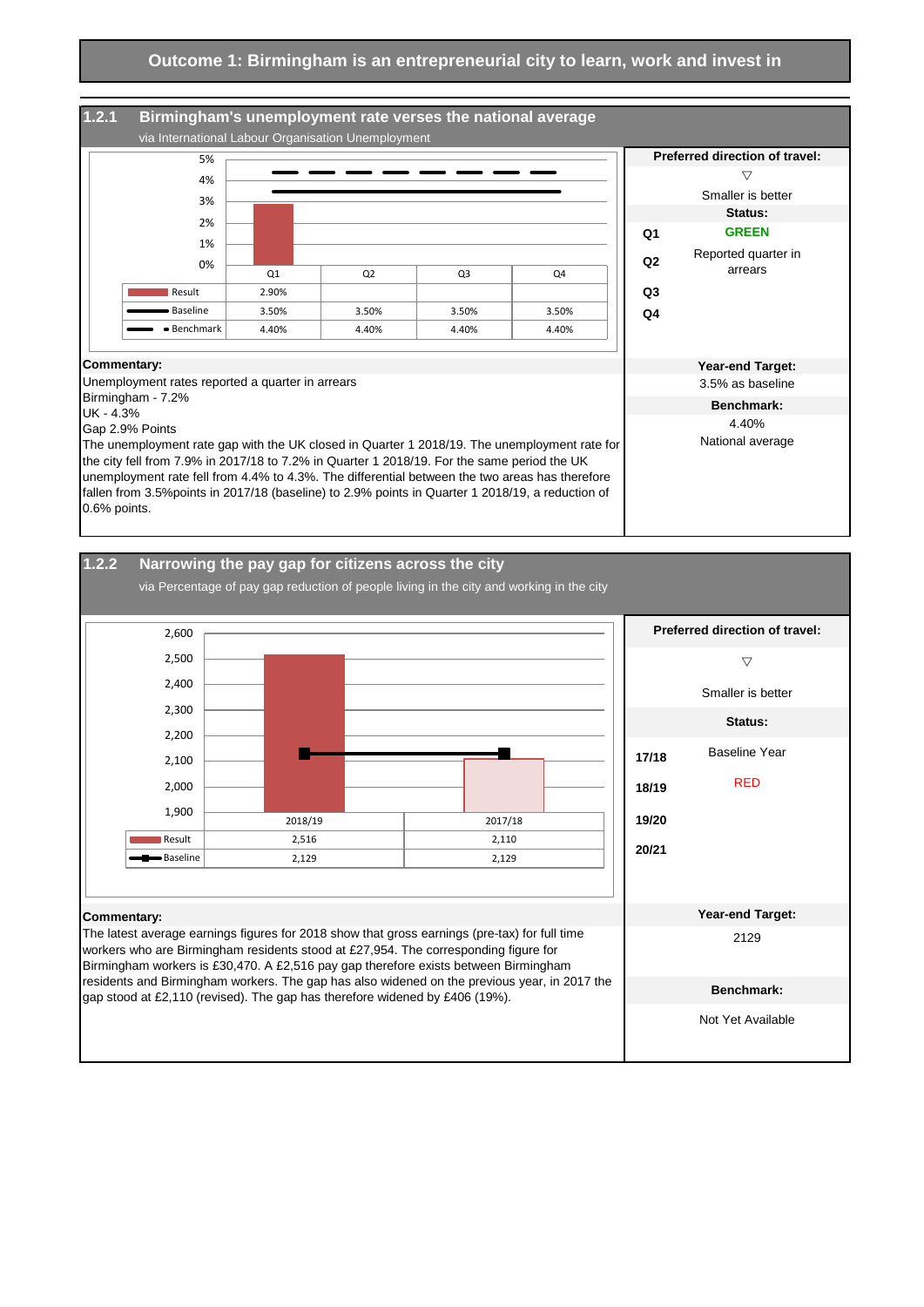

UK Average

**1.4.1a Carriageways - Principal roads where maintenance should be considered**

| 3.5%                                                                                           |                                                                                            |  |         |  |       | <b>Preferred direction of travel:</b> |
|------------------------------------------------------------------------------------------------|--------------------------------------------------------------------------------------------|--|---------|--|-------|---------------------------------------|
| 3.0%                                                                                           | ⋉                                                                                          |  | x       |  |       | ▽                                     |
| 2.5%                                                                                           |                                                                                            |  |         |  |       |                                       |
| 2.0%                                                                                           |                                                                                            |  |         |  |       | Smaller is better                     |
| 1.5%                                                                                           |                                                                                            |  |         |  |       | Status:                               |
| 1.0%                                                                                           |                                                                                            |  |         |  |       |                                       |
| 0.5%                                                                                           |                                                                                            |  |         |  | 17/18 | <b>GREEN</b>                          |
| 0.0%                                                                                           | 2018/19                                                                                    |  | 2017/18 |  | 18/19 | Due November 2018                     |
| Result                                                                                         |                                                                                            |  | 3.0%    |  | 19/20 |                                       |
| <b>Target</b>                                                                                  | 3.00%                                                                                      |  | 3.0%    |  | 20/21 |                                       |
| Baseline                                                                                       | 3.00%                                                                                      |  | 3.0%    |  |       | Variance from target:                 |
| Benchmark                                                                                      | 3.00%                                                                                      |  | 3.0%    |  |       |                                       |
| Commentary:                                                                                    |                                                                                            |  |         |  |       | <b>Year-end Target:</b>               |
|                                                                                                | Associated with the wider disputes regarding the Council's contract with Amey, performance |  |         |  |       | 3%                                    |
|                                                                                                | information for this indicator has not been provided to the Council by Amey as yet.        |  |         |  |       |                                       |
| The issues has been raised by the service with Amey, and we fully expect the information to be |                                                                                            |  |         |  |       | Benchmark:                            |
| provided, however delays are expected.                                                         |                                                                                            |  |         |  |       | 3.00%                                 |
| Updated figures will be included once available.                                               |                                                                                            |  |         |  |       | Maintain position                     |
|                                                                                                |                                                                                            |  |         |  |       |                                       |
|                                                                                                |                                                                                            |  |         |  |       |                                       |
|                                                                                                |                                                                                            |  |         |  |       |                                       |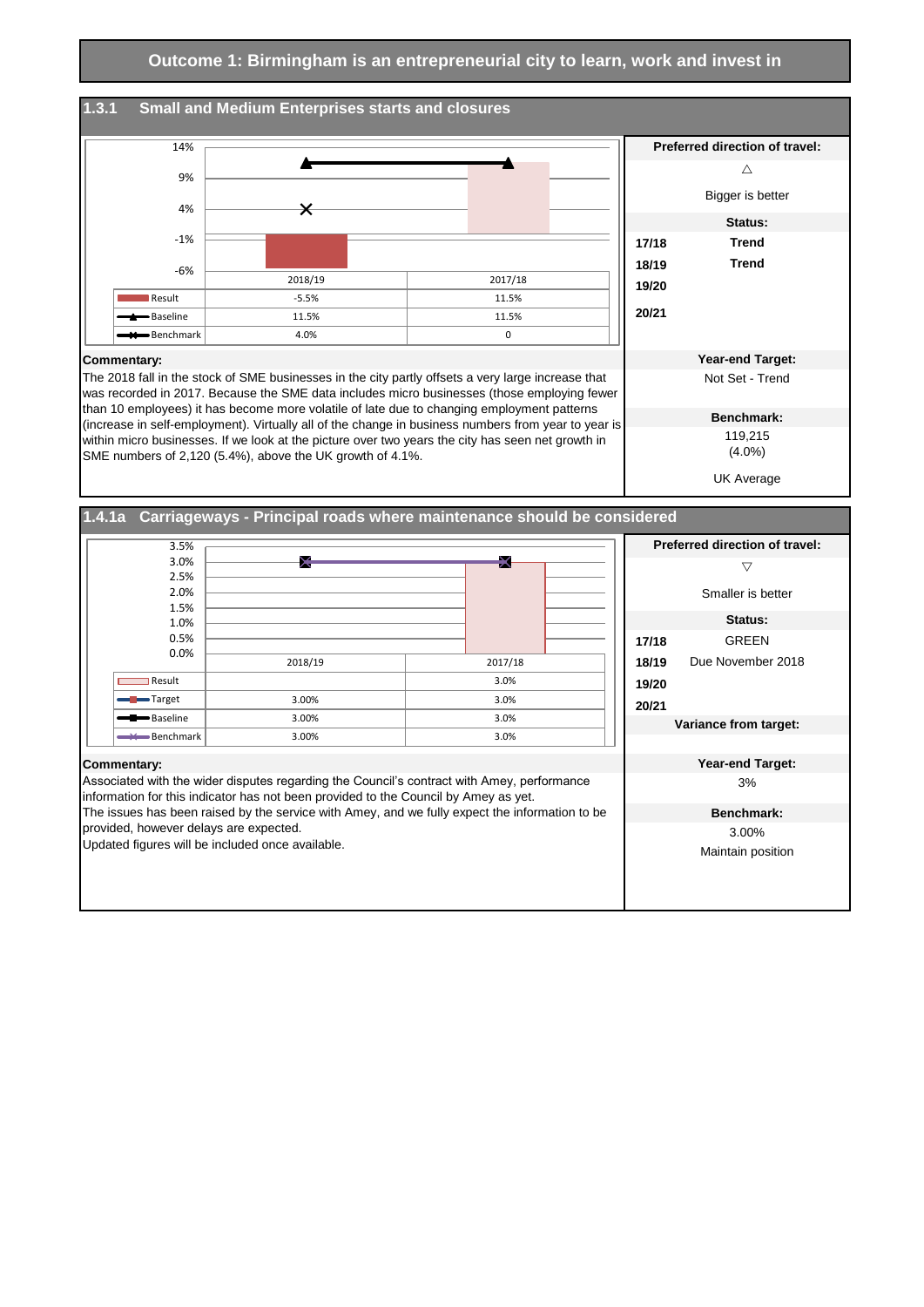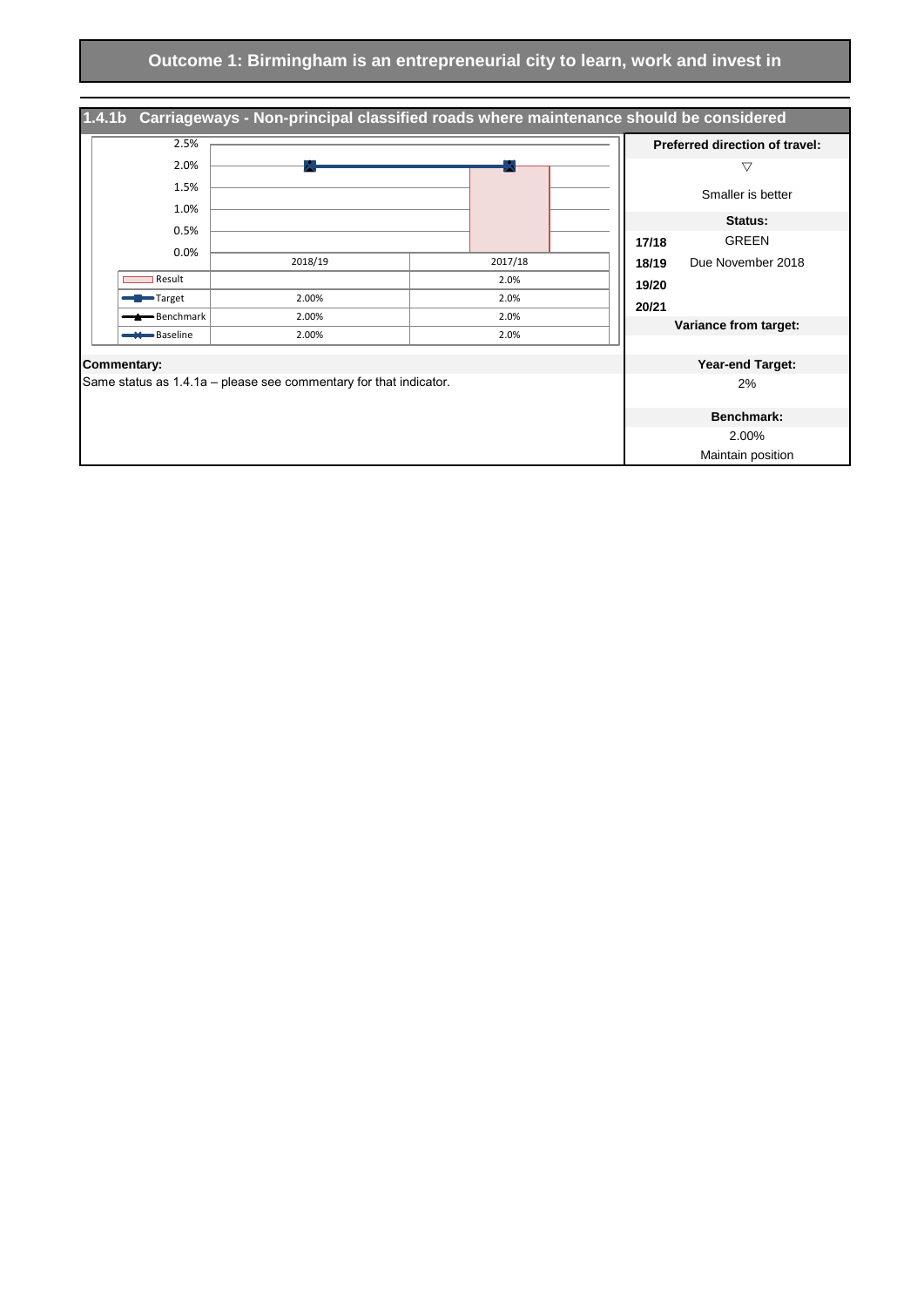# **Percentage of new Education Health Care (EHC) plans issued within 20 weeks, excluding exceptions**



Although still behind target, there was some improvement in the average speed of processing EHC Plans in September compared with August. This is a result of a temporary plug to the resource gap. However, longer term resourcing issues remain. There is a continual focus on

improving quality in line with recent OFSTED findings.

**Commentary:** 

|                                                                                                                                                                                              | Preferred direction of travel: |  |  |  |  |
|----------------------------------------------------------------------------------------------------------------------------------------------------------------------------------------------|--------------------------------|--|--|--|--|
|                                                                                                                                                                                              |                                |  |  |  |  |
|                                                                                                                                                                                              | Bigger is better               |  |  |  |  |
|                                                                                                                                                                                              | Status:                        |  |  |  |  |
| Q4 -17                                                                                                                                                                                       | <b>GREEN</b>                   |  |  |  |  |
| Ο1                                                                                                                                                                                           | <b>AMBER</b>                   |  |  |  |  |
| Q <sub>2</sub>                                                                                                                                                                               | RED                            |  |  |  |  |
| Q3                                                                                                                                                                                           |                                |  |  |  |  |
| Q4                                                                                                                                                                                           |                                |  |  |  |  |
|                                                                                                                                                                                              | Variance from target:          |  |  |  |  |
|                                                                                                                                                                                              | $-10.4%$                       |  |  |  |  |
|                                                                                                                                                                                              | Year-end Target:               |  |  |  |  |
|                                                                                                                                                                                              | 95%                            |  |  |  |  |
| Performance is 19.7 percentage points<br>above the All England average. To<br>meet our 2018/19 target we will need<br>an average increase of 5.2%, per<br>quarter, over the next 2 quarters. |                                |  |  |  |  |

**Benchmark:** 64.90%

All England average



# **2.1.1**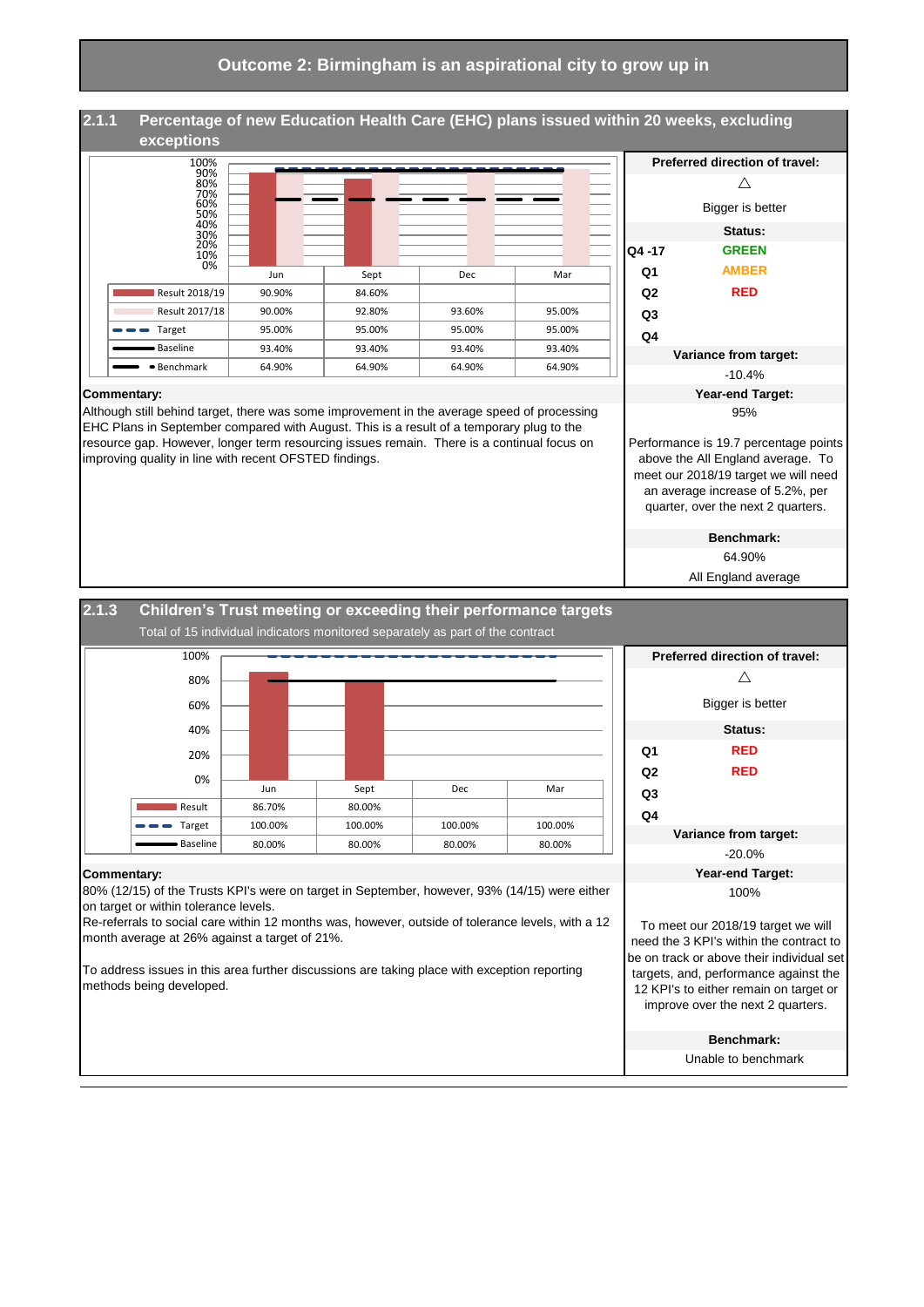

adopters to hear about adoption with Birmingham.

| 2.1.5<br>Percentage of care leavers who are in Education, Employment, and Training (EET)                                                                                                                                                                                                                         |                                                                                                                    |  |  |
|------------------------------------------------------------------------------------------------------------------------------------------------------------------------------------------------------------------------------------------------------------------------------------------------------------------|--------------------------------------------------------------------------------------------------------------------|--|--|
| 70%                                                                                                                                                                                                                                                                                                              | Preferred direction of travel:                                                                                     |  |  |
| 60%<br>50%                                                                                                                                                                                                                                                                                                       | ╱╲                                                                                                                 |  |  |
| 40%<br>30%                                                                                                                                                                                                                                                                                                       | Bigger is better                                                                                                   |  |  |
| 20%                                                                                                                                                                                                                                                                                                              | Status:                                                                                                            |  |  |
| 10%<br>Q1-17                                                                                                                                                                                                                                                                                                     | <b>N/A Trend</b>                                                                                                   |  |  |
| 0%<br>Q <sub>1</sub><br>Sept<br>Dec<br>Mar<br>Jun                                                                                                                                                                                                                                                                | <b>BLUE</b>                                                                                                        |  |  |
| Result 2018/19<br>62%<br>61%<br>Q <sub>2</sub>                                                                                                                                                                                                                                                                   | <b>BLUE</b>                                                                                                        |  |  |
| Result 2017/18<br>58%<br>55%<br>64%<br>66%<br>Q <sub>3</sub>                                                                                                                                                                                                                                                     |                                                                                                                    |  |  |
| Target<br>55%<br>55%<br>55%<br>55%<br>Q4                                                                                                                                                                                                                                                                         |                                                                                                                    |  |  |
| Baseline<br>66%<br>66%<br>66%<br>66%                                                                                                                                                                                                                                                                             | Variance from target:                                                                                              |  |  |
| • Benchmark<br>50%<br>50%<br>50%<br>50%                                                                                                                                                                                                                                                                          | $+6.0%$                                                                                                            |  |  |
| Commentary:                                                                                                                                                                                                                                                                                                      | <b>Year-end Target:</b>                                                                                            |  |  |
|                                                                                                                                                                                                                                                                                                                  | 55%                                                                                                                |  |  |
| Care leavers aged 19 to 21 who are EET. Performance continues to improve in this area. This is<br>an area of good practice. We are performing better than statistical neighbours (48%) and<br>nationally (50%).<br>Work continues to maintain performance and to ensure that Care Leavers have the best possible | We have exceeded our 2018/19<br>Quarter 2 target by 6% and<br>performance is above the national<br>average by 11%. |  |  |
| opportunities to access education, employment and training.                                                                                                                                                                                                                                                      | Benchmark:                                                                                                         |  |  |
|                                                                                                                                                                                                                                                                                                                  | 50%                                                                                                                |  |  |
|                                                                                                                                                                                                                                                                                                                  | England average                                                                                                    |  |  |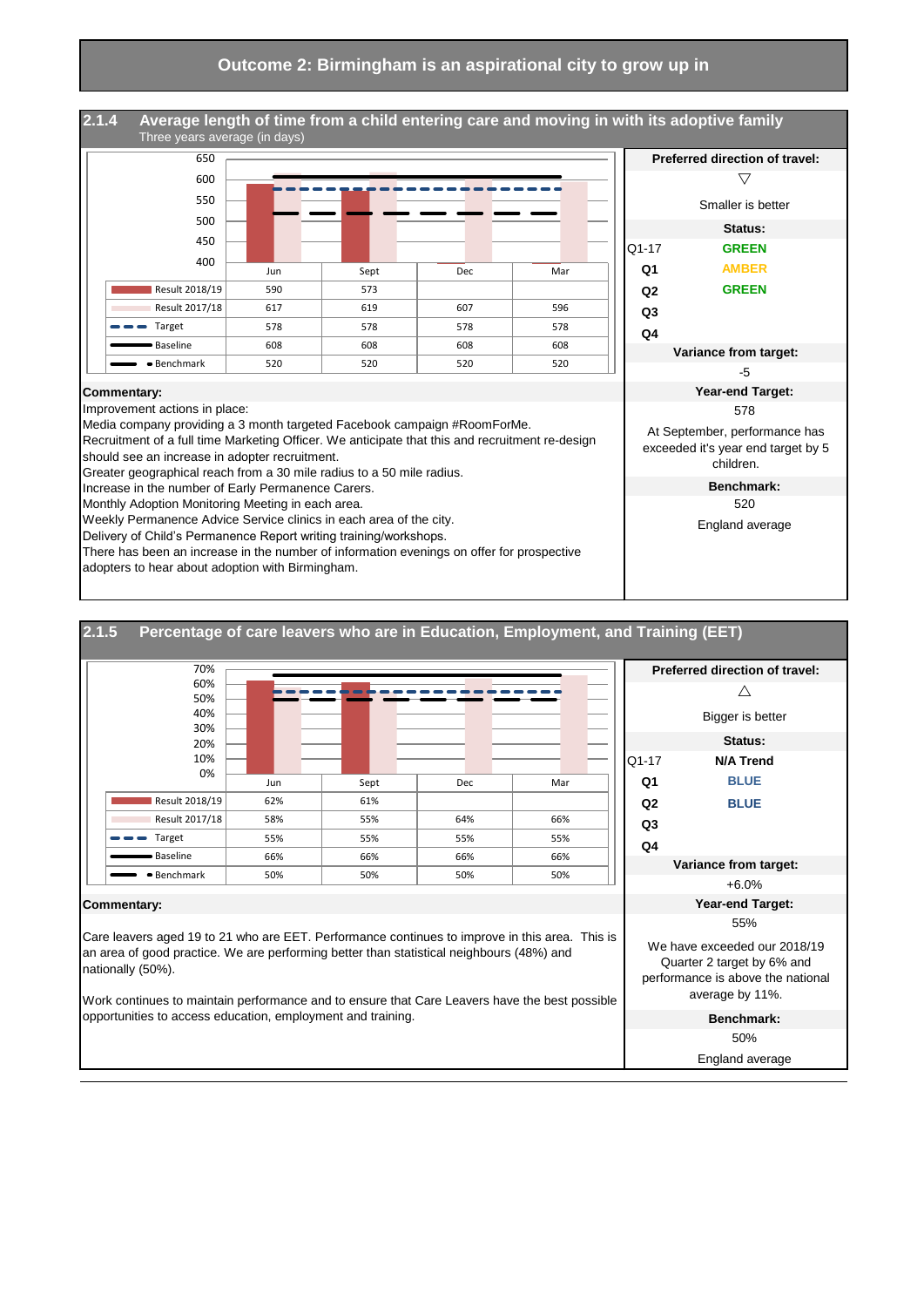

#### **2.2.2a Key Stage 2 Attainment - proportion reaching expected standard in Reading, Writing and Maths**  $\triangle$ Bigger is better **Status: 17/18 RED 18/19 RED 19/20 20/21** N/A -4.0% **Commentary: Year-end Target:** 62% **Benchmark: Variance from target:** Whilst an improvement has been made on last year's result, it remains below our target. The (provisional) national average has increased this year as well, which means that Birmingham remains in the 4th Quartile, ranking 128 out of 152 local authorities. Performance is 4 percentage points below the England average, and, 2 percentage points below the BCC target. **Preferred direction of travel:** 2018/19 2017/18 Result | 60.00% and 56.00% Target | 62.00% | 61.00% Baseline 27.00% 57.00% 57.00% 57.00%  $\blacksquare$  Benchmark 64.00% 64.00% 64.00% 0% 10% 20% 30% 40% 50% 60% 70%

64%

England average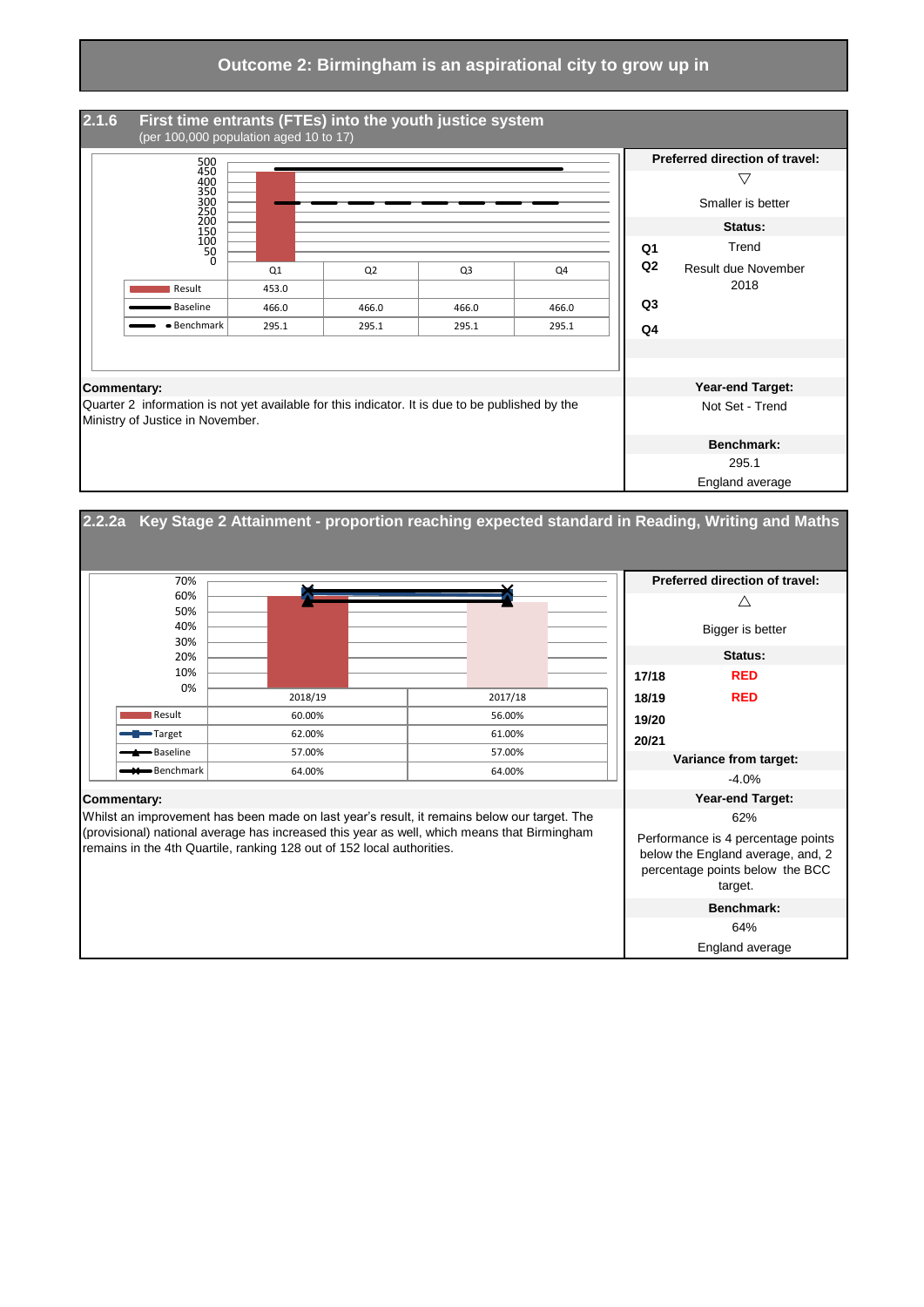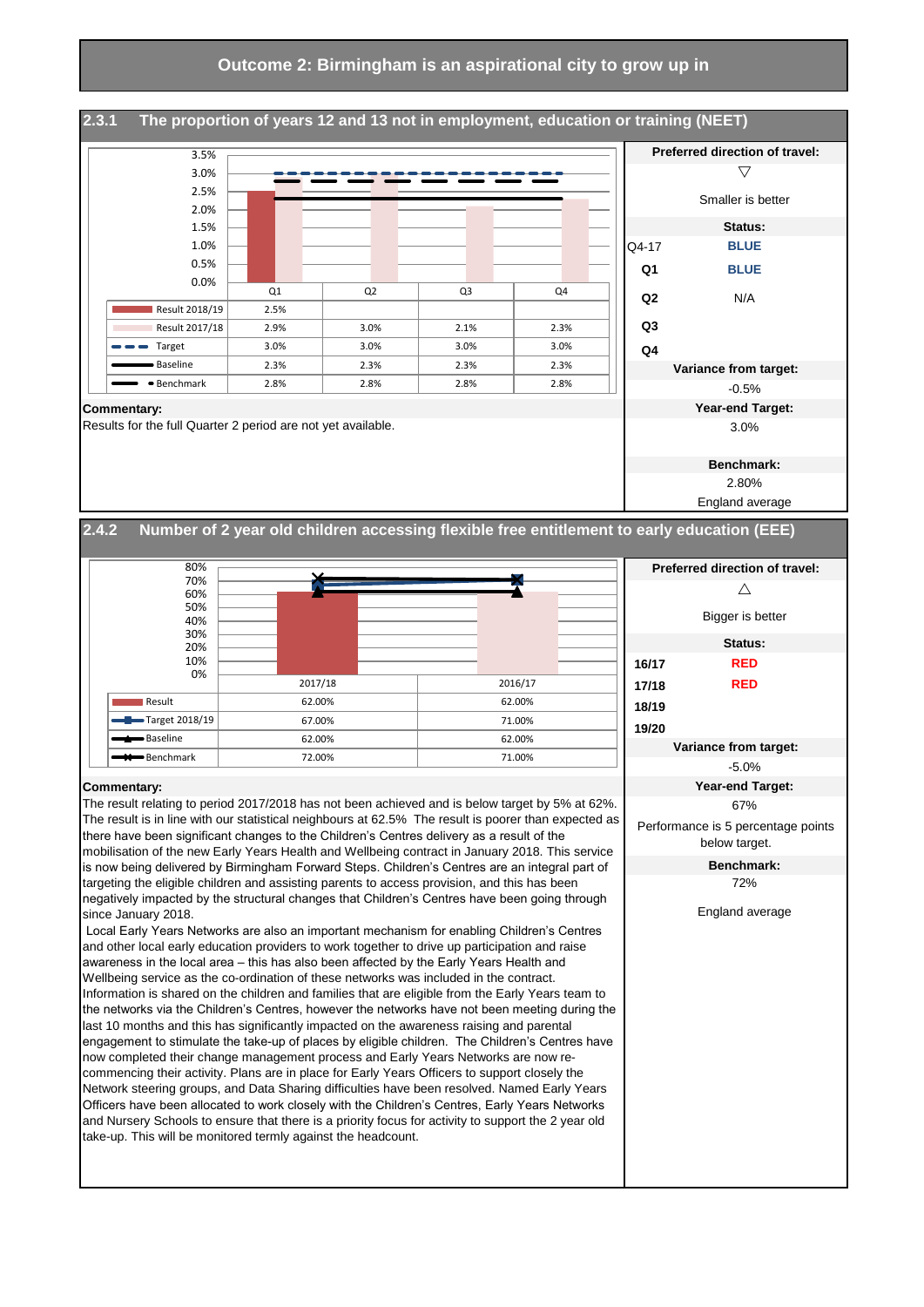#### **Outcome 3: Birmingham is a fulfilling city to age well in**



#### **3.2.2 Reduced delayed transfers of care**

Daily Average Delay beds per day per 100,000 18+ population - combined figure - Social Care only and Joint NHS and Social Care

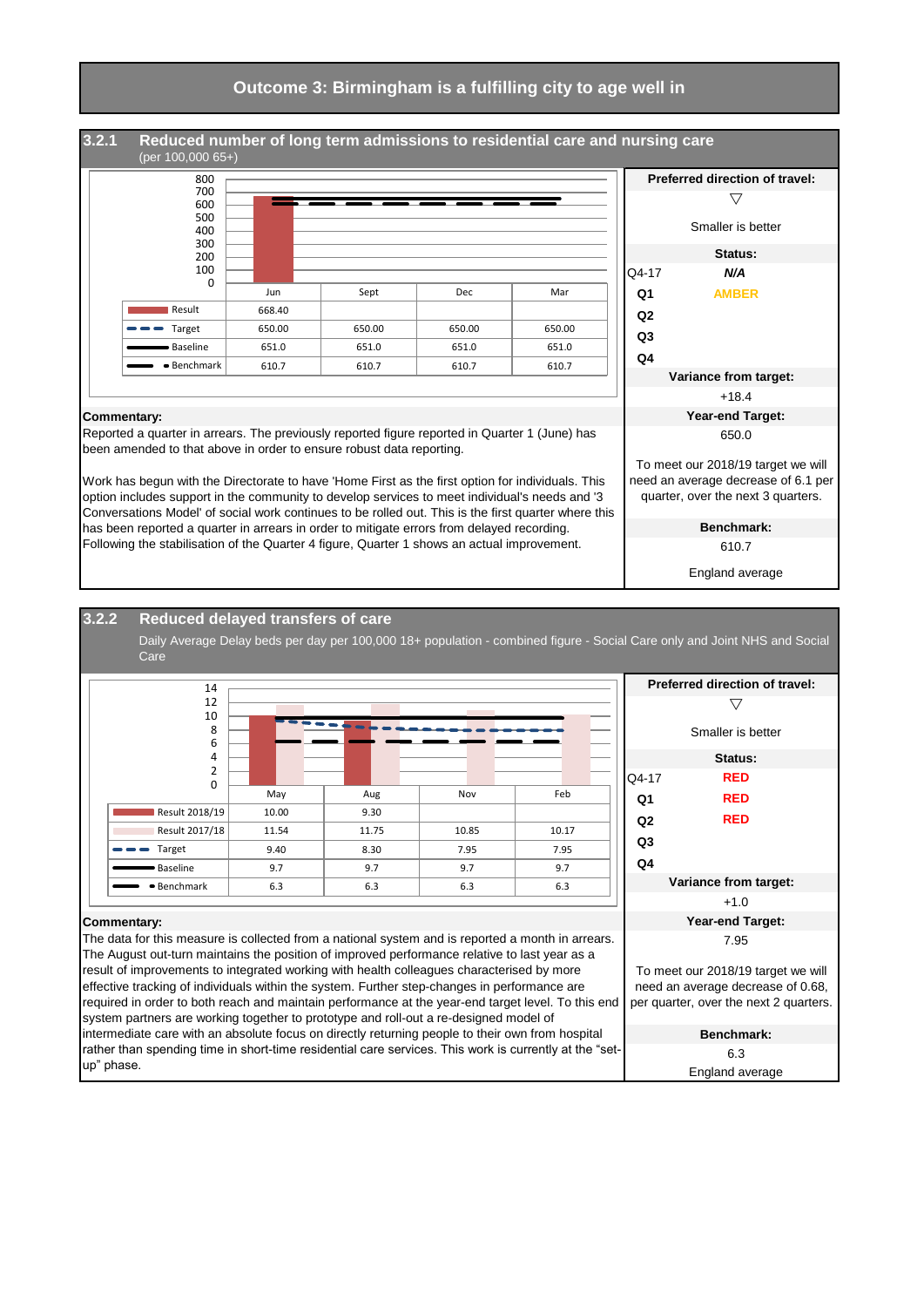#### **Outcome 3: Birmingham is a fulfilling city to age well in**

**3.3.1**  $\wedge$ Bigger is better **Status:** Q4-17 **GREEN Q1 AMBER Q2 AMBER Q3 Q4** -0.7% **Commentary: Year-end Target: More people will exercise independence, choice and control over their care through the use of direct payments** Uptake of Direct Payments **Preferred direction of travel: Variance from target:** Jun Sept Dec Mar Result 2018/19 25.50% 26.80% Result 2017/18 22.3% 23.3% 23.5% 24.4% Target 26.30% 27.50% 28.80% 30.00% Baseline 24.4% 24.4% 24.4% 24.4% Benchmark 28.3% 28.3% 28.3% 28.3% 0% 5% 10% 15% 20% 25% 30% 35%

As anticipated we are seeing a steady incremental increase in the take up of direct payments. This has been underpinned by a range of co-production initiatives and support for workers which have included briefings, workshops, e-learning and one to one support. We have worked closely with support agencies, client financial services, commissioning, citizens and workers to develop tools which support this. Leadership from Cabinet Member and Senior Managers have supported and encouraged all the work that has been undertake. We have a continued programme to enable us to further to develop in this area.



need an average increase of 1.6 over the next 2 quarters which will also put us above the national average.

> **Benchmark:** 28.30%

England average

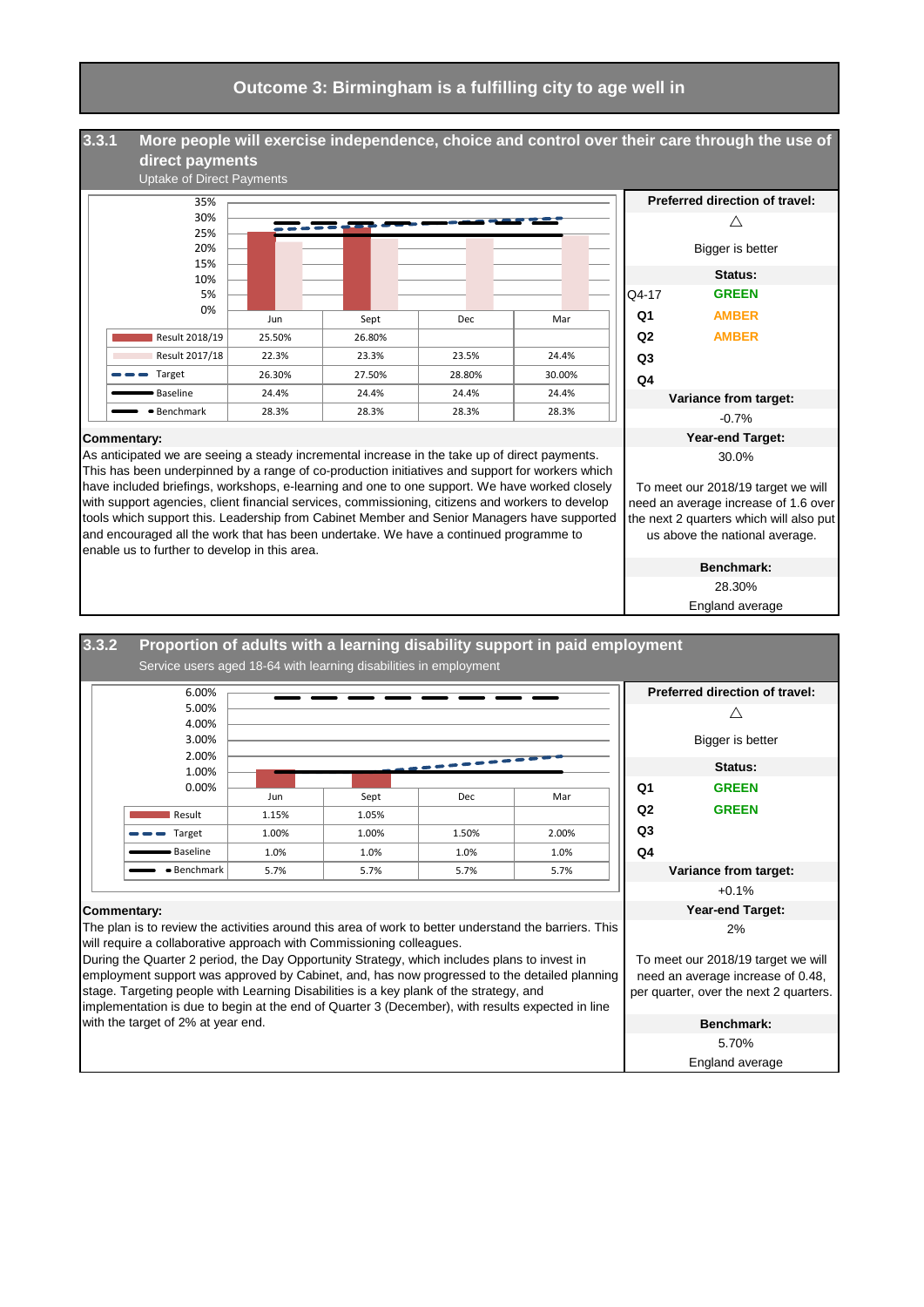#### **4.1.2 Increase Recycling, Reuse, and Green Waste**



The step up in recycling rates has continued. The planned maintenance shutdown and plant issues at the Tyseley facility continued to result in lower levels of bottom ash being recycled. This has meant that the estimated year-to-date result of 40% has remained slightly below the 42% target but still within tolerance levels. It should be noted that the in-month September estimated rate increased to 42.5%. The estimated second quarter performance (July to September) is 41.3% against a Quarter 2 target of 43%, therefore remains within tolerance. The introduction of Waste Recycling Collection Officers is expected to increase the overall recycling rate in the coming months.



England average

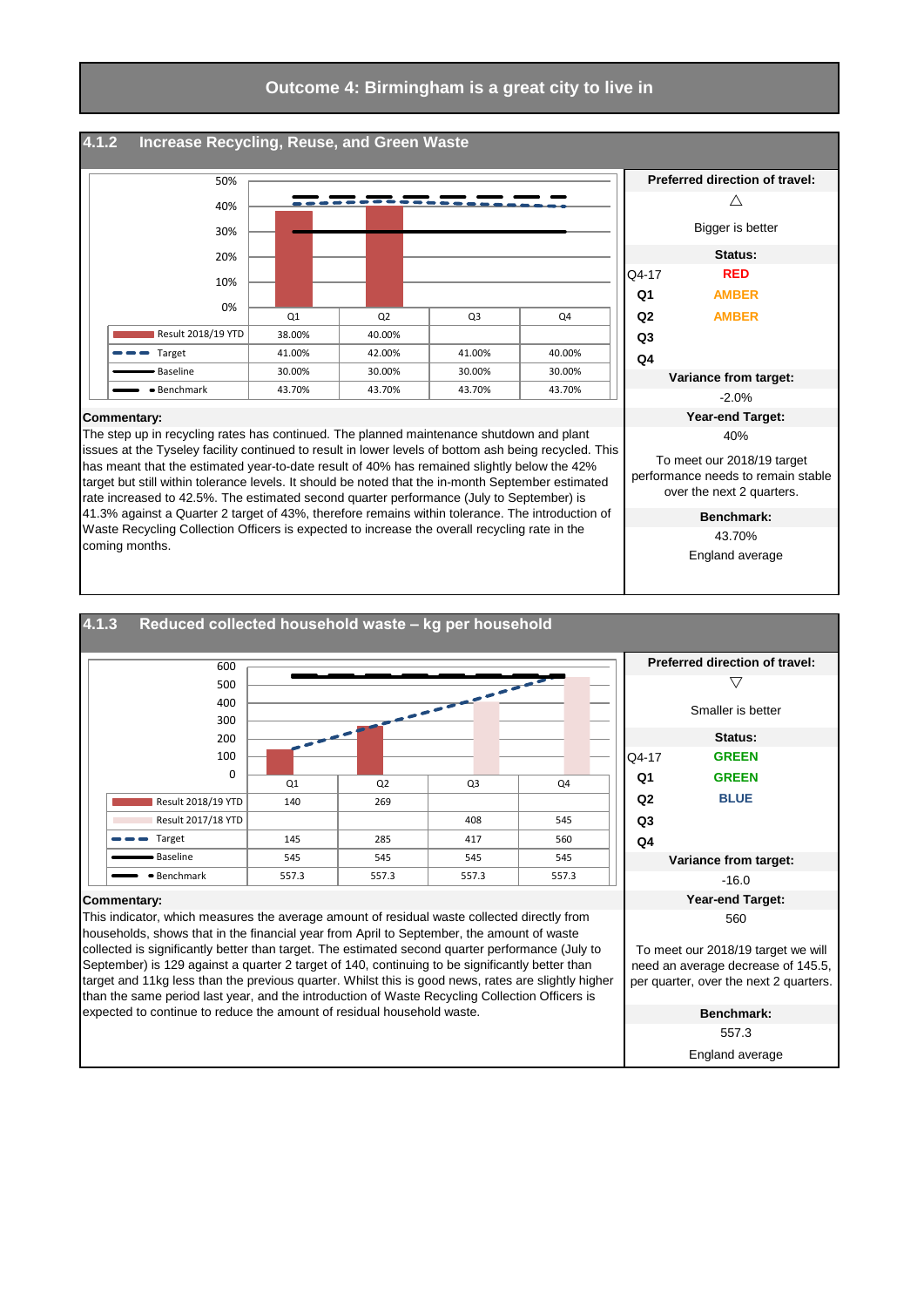

#### $\overline{\nabla}$ Smaller is better **Status:** Q4-17 *N/A Trend* **Q1 GREEN Q2 RED Q3 Q4** +0.6 **Commentary: Year-end Target:** 5.06 **Benchmark:** Unable to benchmark **Minimising the number and percentage of households living in temporary accommodation per 1000 households** I **Preferred direction of travel: Variance from target:** The overall proportion of households in temporary accommodation rose by 11% to 5.66 per 1000 household in the quarter. This reflects the national picture of increased demand from people presenting as homeless against a lack of affordable housing provision and number of properties. The overall strategy to reduce the number of households in bed and breakfast has been successful and the reliance on this type of accommodation and the number accommodated within it has fallen. The utilisation of Council owned stock and working alongside the private sector to obtain suitable properties has also had the impact of reducing bed and breakfast numbers. In addition, the Service is also converting Council owned properties into more appropriate supported To meet our 2018/19 target we will need an average decrease of 0.30, per quarter, over the next 2 quarters. Q1 Q2 Q3 Q4 Result 2018/19 5.06 5.66 Result 2017/18 4.39 4.94 5.16 5.33  $\bullet$  Target 2018/19 5.06 5.06 5.06 5.06 5.06 Baseline | 5.33 | 5.33 | 5.33 | 5.33 0.00 1.00 2.00 3.00 4.00 5.00 6.00

living accommodation e.g. Barry Jackson Tower and Magnolia House.

**4.2.4**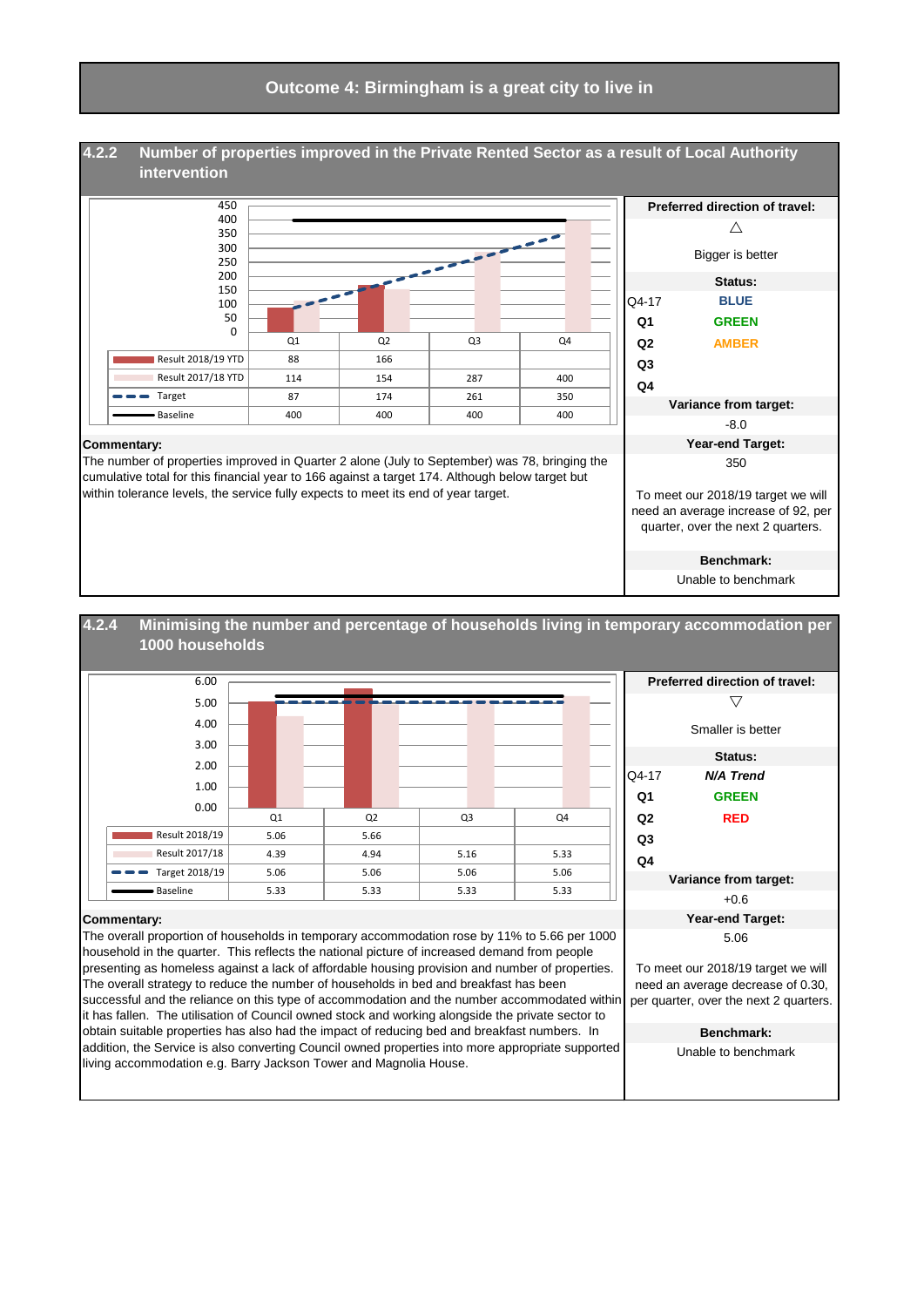

**Benchmark:** Unable to benchmark

about domestic abuse were completed.

In the last 12 months there have been 134 completed enquiries relating to this. Of these 87% achieved their expressed outcomes, 92% felt that they were involved, 91% felt they had been listened to, 89% felt we had acted on their wishes, 82% felt safer and 81% felt happier as a result of our intervention.